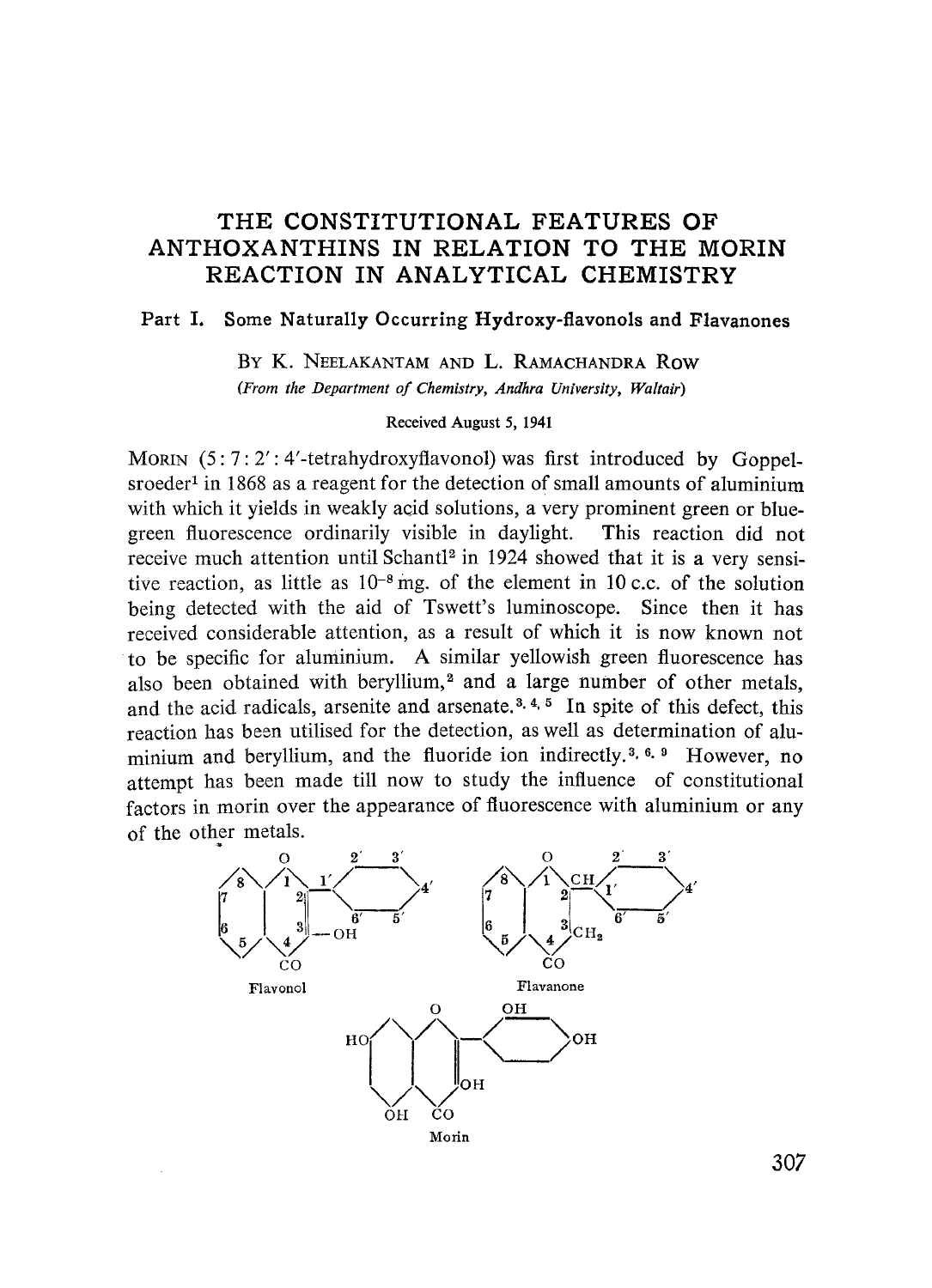### 308 K. Neelakantam and L. Ramachandra Row

The correlation of constitution with fluorescence is a problem of considerable difficulty. In the group of hydroxyflavonols of which morin is one, a considerable amount of investigation has been done regarding the relation between number and position of hydroxyls and the tinctorial properties of these compounds, <sup>1</sup>° but not much work has yet been done regarding the fluorescence which some of them exhibit under certain conditions. It is only recently that Rangaswami and Seshadri<sup>11</sup> examined this problem with reference to the closely allied hydroxy-flavones.

Several of the naturally occurring as well as the synthetic flavonols exhibit fluorescence in daylight, when dissolved in concentrated sulphuric acid, and a few in alkaline solution. Fisetin and the isomeric  $6: 3': 4'$ trihydroxy-flavonol are exceptional in that they exhibit fluorescence in alcoholic solutions. Morin itself yields a bluish green fluorescence in concentrated sulphuric acid, but none in alkaline solutions. It is, however, a unique case of a hydroxy-flavonol which yields fluorescence with metals in alkaline or acid solutions and so far employed in analytical chemistry. As is well known, the hydroxy-flavonols have marked dyeing properties and yield coloured lakes with metals such as aluminium, beryllium, etc. Morin behaves similarly but surprisingly enough it yields with the same metals in dilute solutions very prominent fluorescence in daylight itslef. This fluorescence has been ascribed to a neutral, colloidally dispersed aluminium salt of morin having the formula Al  $(C_{15}H_9O_7)_3^2$  but it seems probable that the paraquinonoid structure which these lakes possess<sup>10</sup> also plays an important part. The fact that a wide variety of metals yields similar fluorescence seems to support this view.

As a result of the investigations on the anthoxanthin pigments of flowers which have been in progress in these laboratories for several years, a number of compounds which have certain similarities and certain differences when compared with morin were available and, therefore, it was considered desirable to examine them in order to throw more light on the problem of the fluorescence obtained in the morin reactions. The examination was, however, limited to the reaction of morin with aluminium and beryllium as in practice this reaction is mostly used for the detection and determination of these metals.

#### *Experimental*

For the following experiments pure samples of the flavanones, naringenin, butin and hesperitin, and the flavonols, kempferol, quercetin, herbacetin, gossypetin and quercetagetin which were obtained from natural sources were used.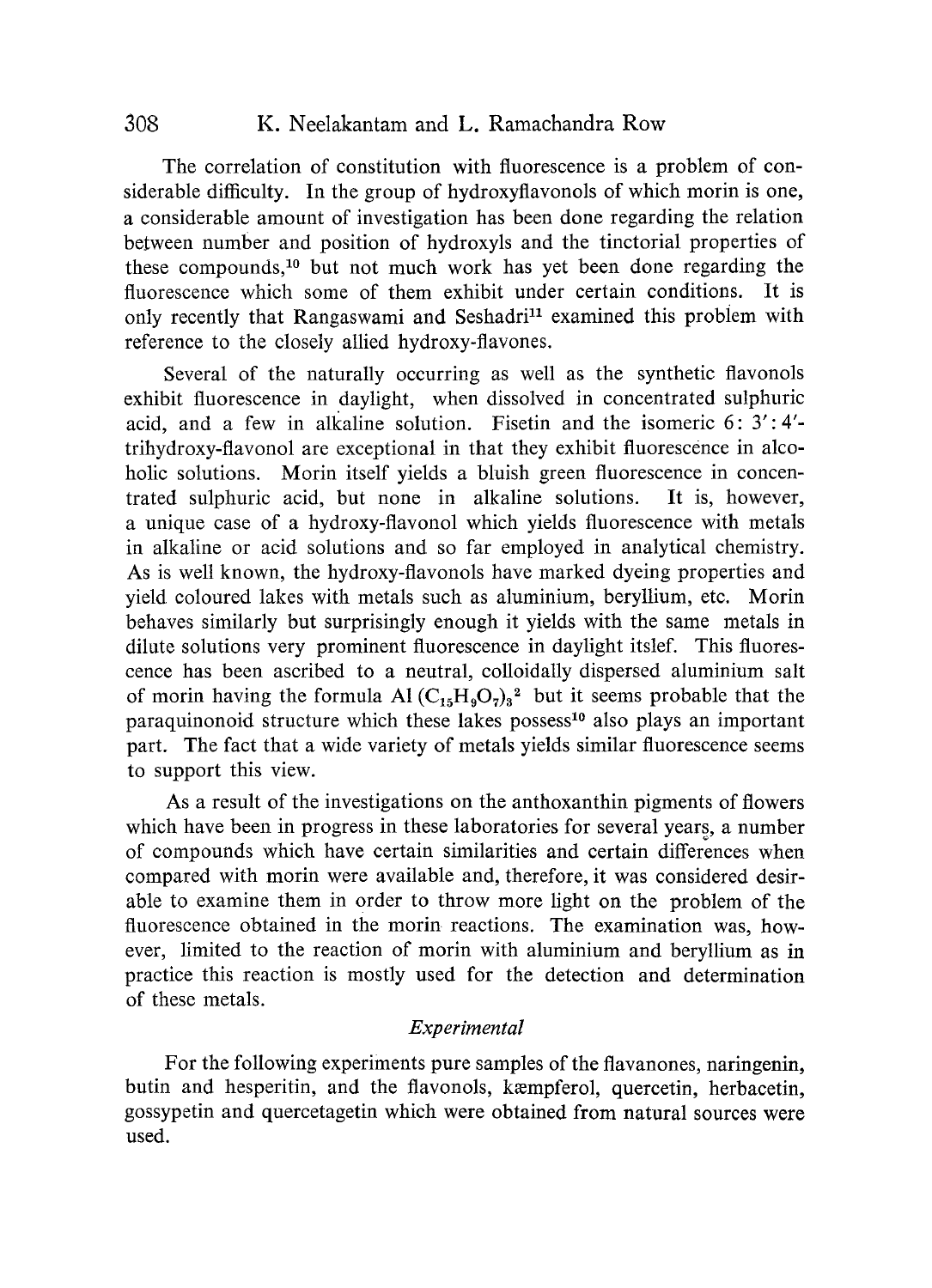#### *Preparation of Solutions*

*Reagents.*—Saturated solutions of all the pigments, except kæmpferol and herbacetin, in methyl alcohol were employed. The available amount of kempferol and herbacetin being small only dilute solutions were used.

*Test Solutions: (1) Aluminium.—A* dilute solution of potash alum was prepared using A.R. quality sample and standardised by precipitating the aluminium with 8-oxyquinoline. It was then diluted to contain 1 mg. of aluminium per c.c.

*(2) Beryllium.—A* dilute solution of beryllium nitrate was prepared using a "Pure" sample and the absence of aluminium was assured by testing with "Oxine". It was standardised by precipitating the beryllium as hydroxide and igniting to the oxide, and then diluted to contain 1 mg. of beryllium per c.c.

*(3) Potash.—A* dilute (2 N) solution of potassium hydroxide was prepared and tested for the absence of aluminium by the " Oxine " method.

*Procedure.—Tests* were carried out in alkaline, as well as in solutions acidified with acetic acid, with aluminium and beryllium provided the reagent itself did not undergo atmospheric oxidation in alkaline solution.

One c.c. of the test solution was placed in a quartz test-tube and treated with dilute potash until precipitation occurred. Thereafter, the precipitate was either dissolved in acetic acid or in an excess of the alkali, the solution diluted to 10 c.c. with water and treated with one or more drops of the reagent. Observations were made first in daylight and then under the " Cenco Black Light Source " which consists of an argon-mixed gas glow lamp provided with a U.V. filter which allowed light down to 3100 *A* to pass through.

#### *Results*

Blank tests were carried out in all cases on the reagents themselves under identical conditions; the results were negative in all except hesperitin, 4'-methoxy-3': 5: 7-trihydroxyflavanone *(Citrus aurantium* peels) which gave in alkaline solution under the lamp a bright blue fluorescence which was destroyed by acetic acid. Similar results were obtained with hesperitin in alkaline as well as in acetic acid solutions both with aluminium and beryllium. For comparison the reactions were carried out with a saturated solution of morin in methyl alcohol. With the reagents recorded in the table below, however, no fluorescence was observed in daylight and in no case was it so very prominent as with nmorin under identical conditions. The results obtained under the lamp are recorded in a tabular form below: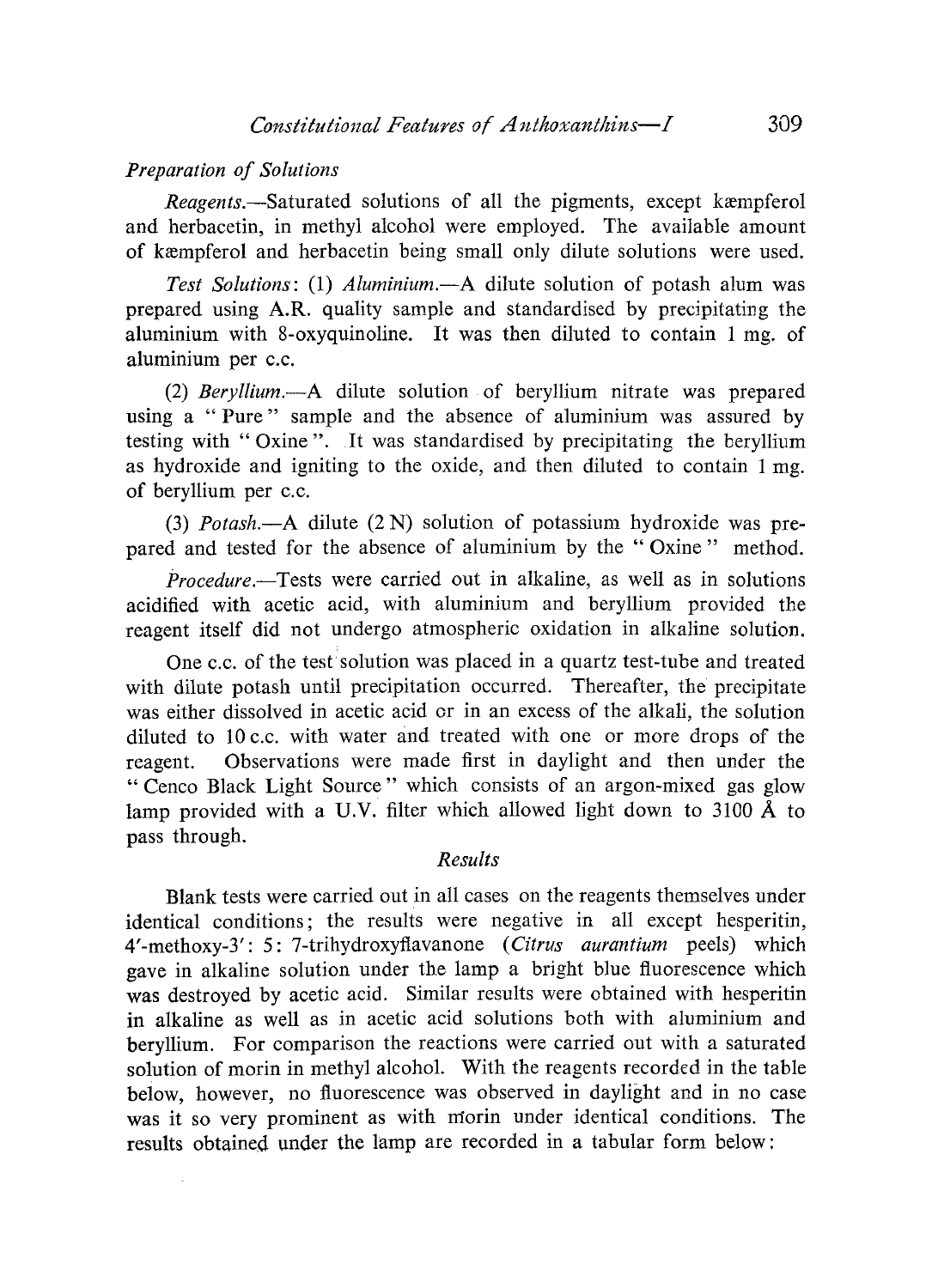| Reagent                                                           | Sources                                 | Aluminium                                                                                                                                                                                                                                                                                | Beryllium                                                                                                                                                                   | Remarks                                                                                                                     |
|-------------------------------------------------------------------|-----------------------------------------|------------------------------------------------------------------------------------------------------------------------------------------------------------------------------------------------------------------------------------------------------------------------------------------|-----------------------------------------------------------------------------------------------------------------------------------------------------------------------------|-----------------------------------------------------------------------------------------------------------------------------|
| 1. Naringenin.<br>$(5:7:4'-trihydro-$<br>oxy-flavanone).          | Flowers of<br>Citrus decu-<br>mana.     | Faint bluish fluor-l<br>escence in acetic<br>acid:<br>alkaline<br>yellow<br>solution<br>in colour but no<br>fluorescence.                                                                                                                                                                | Faint bluish fluor-<br>escence in acetic<br>acid;<br>alkaline<br>solution<br>deep<br>yellow<br>with<br>a<br>fluores-<br>bluish<br>cence.                                    |                                                                                                                             |
| 2. Kæmpferol.<br>$(5:7:4'-trihydr-$<br>oxy-flavonol)              | Senna leaves.                           | Alkaline<br>solution<br>yellow in colour<br>with no fluores-<br>In faintly<br>cence.<br>alkaline or almost<br>neutral<br>solution.<br>bluish<br>green<br>a<br>fluorescence,<br>moderately strong;<br>adding acetic<br>on<br>acid the fluores-<br>cence is<br>practi-<br>cally unchanged. | <b>Bright</b><br>yellow<br>solution in alka-<br>lies with a bright<br>greenish<br>yellow<br>fluorescence.<br>None<br>in<br>acetic<br>acid.                                  |                                                                                                                             |
| 3. Herbacetin.<br>$(5:7:8:4$ -tetra-<br>hydroxy flavonol)         | Flowers of<br>Gossypium<br>herbaceum.   | tion<br>with<br>noj<br>fluorescence<br>in<br>acetic acid.                                                                                                                                                                                                                                | Bright yellow solu- Bright yellow solu-<br>tion.<br>with<br>no<br>fluorescence<br>in<br>acetic acid.                                                                        | The<br>reagent<br>undergoes oxi-<br>dation in alka-<br>line solutions.                                                      |
| 4. Morin.<br>$(5:7:2':4'-tetra-$<br>hydroxy-flavonol)             | Schering-<br>Kahlbaum,<br>Berlin.       | In<br>acetic<br>extraordinarily<br>brilliant<br>green<br>fluorescence;<br>in<br>alkaline solutions<br>deep yellow with-<br>out any fluores-<br>cence.                                                                                                                                    | acid In acetic acid no Identical results<br>fluorescence;<br>in<br>alkaline<br>solution<br>chromate<br>yellow<br>with deep yellow-<br>ish green fluores-<br>cence.          | obtained<br>were<br>in<br>day-<br>even<br>light<br>in<br>both<br>cases.                                                     |
| 5. Quercetin.<br>$(5:7:3':4'-tetra-$<br>hydroxy-flavonol)         | Flowers of<br>Gossypium<br>herbaceum    | Bright yellow solu-<br>tion with yellow-<br>ish green fluores-<br>cence in<br>acetic<br>acid; deep yellow<br>solution with no<br>fluorescence<br>in<br>alkalies.                                                                                                                         | Bright yellow solu-<br>tion<br>with<br>no<br>fluorescence<br>in<br>acetic acid; deep<br>solution<br>yellow<br>with a very feeble<br>greenish fluores-<br>cence in alkalies. |                                                                                                                             |
| 6. Gossypetin.<br>(5:7:8:3':4'<br>pentahydroxy-<br>flavonol)      | Do.                                     | Yellow<br>solution<br>with no fluores-<br>acetic<br>cence<br>in<br>acid.                                                                                                                                                                                                                 | Pale yellow solu- Undergoes<br>tion<br>with<br>no<br>fluorescence<br>in<br>acetic acid.                                                                                     | OXI<br>dation in alka-<br>line solutions.                                                                                   |
| 7. Quercetagetin.<br>$(5:6:7:3:4'-$<br>pentahydroxy-<br>flavonol) | Flowers of<br>Tagetus<br>erecta.        | solution<br>Yellow<br>with no fluores-<br>cence in<br>acetic<br>acid.                                                                                                                                                                                                                    | Yellow solution<br>without any fluo-<br>rescence<br>in<br>acetic acid.                                                                                                      | Undergoes oxi-<br>dation in alka-<br>line solutions.                                                                        |
| 8. Butin.<br>(7:3':4'-trihydr-<br>oxy-flavanone).                 | Flowers of<br><b>Butea</b><br>frondosa. | In acetic acid solu-<br>tion pale yellow<br>with no fluores-<br>cence; in alkaline<br>solution, only red<br>with no fluores-<br>cence.                                                                                                                                                   | In acetic acid pale<br>yellow<br>solution<br>with no fluores-<br>cence; in alkalies<br>red<br>solution<br>a -<br>with no fluores-<br>cence.                                 | In alkaline solu-<br>tion the com-<br>pound is con-<br>verted rapidly<br>into the corres-<br>ponding chal-<br>kone, butein. |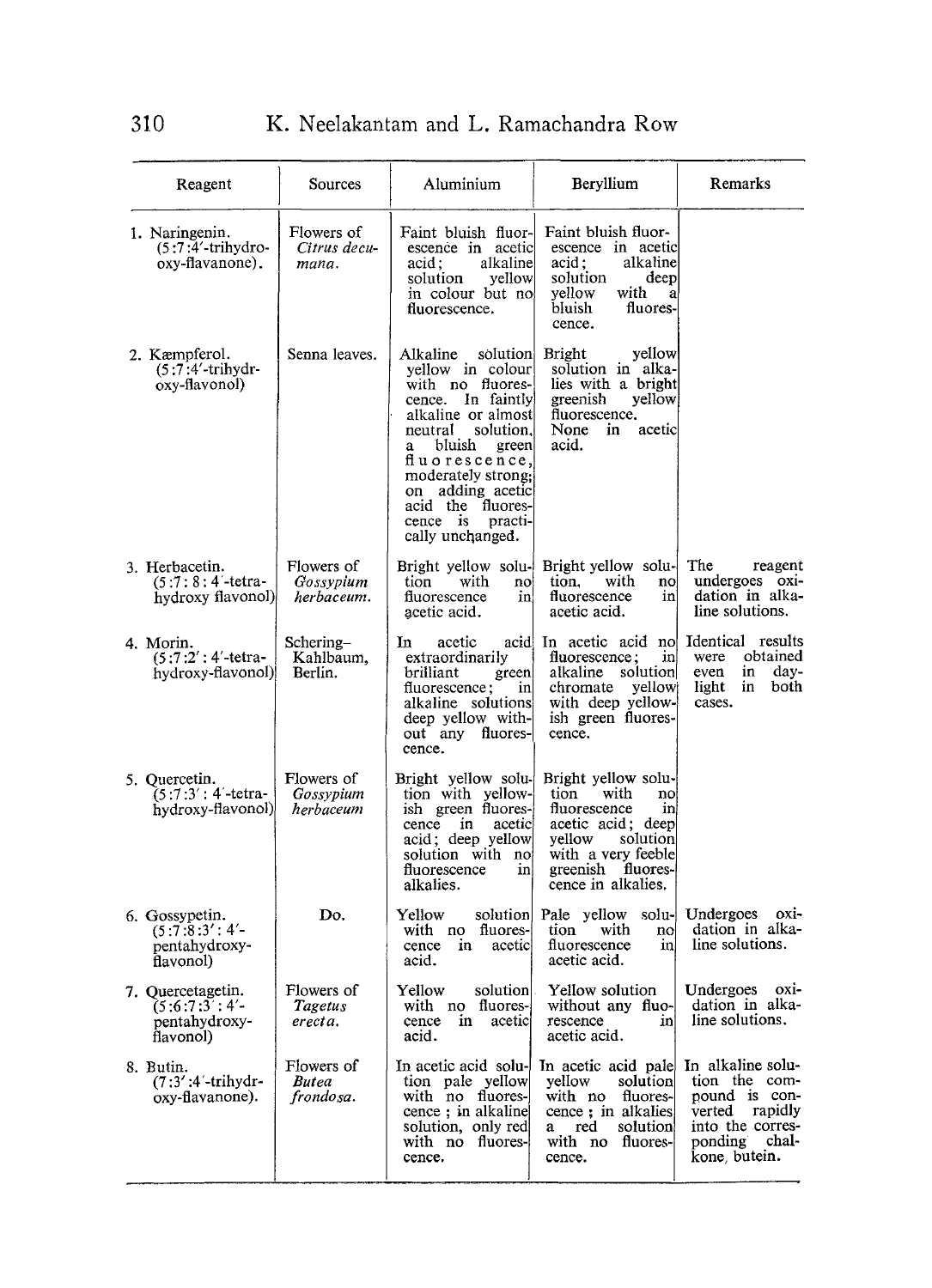#### *Discussion*

The results obtained show that among the group of compounds examined morin is exceptional in giving a very prominent fluorescence; none of the others gives any fluorescence with aluminium or beryllium in daylight and the fluorescence observed under the lamp is not at all so intense. A comparison of these results, however, throws light on the relation between the constitution of these compounds and the fluorescence. The only difference between morin and quercetin is in the 2'- instead of 3'- position of one hydroxyl in the side phenyl group and the difference in behaviour may, therefore, be due to the 2'-position of one hydroxyl. The results obtained with kempferol and morin show the intensifying effect of a hydroxyl in the 2'-position on the fluorescence given by a 4'-hydroxy compound. A comparison of kempferol with herbacetin reveals the inhibitory effect of the 8-hydroxyl. This conclusion is further supported by the comparison of quercetin with gossypetin. Further the available data shows the inhibitory effect of 6-hydroxyl as in quercetagetin. The exhibition of fluorescence both by kxmpferol and naringenin shows that the 3-hydroxyl is not absolutely necessary for the appearance of fluorescence with metals. It thus appears probable that a hydroxyl in 2'-position alone or in conjunction with a 4'-hydroxyl is responsible for the brilliant fluorescence obtained with morin and metals. This conclusion seems to be supported by the fact that morin unlike other flavonols, yields an anhydrosulphate  $(C_{15}H_8O_6, H_2SO_4)$  when treated with concentrated sulphuric acid, and this behaviour is closely related to the presence of a hydroxyl in the  $2^r$ -position.<sup>12</sup> If this conclusion were correct, similarly constituted compounds such as datiscetin (5: 7: 2' trihydroxyflavonol), resomorin (7: 2': 4'-trihydroxyflavonol), and 5: 7: 2': 4' tetrahydroxyflavone synthesised by Robinson and Venkata Raman, <sup>12</sup> should yield similar results with metals. Further work is in progress along these lines.

The authors wish to thank Prof. T. R. Seshadri for help and encouragement 'during the course of this investigation.